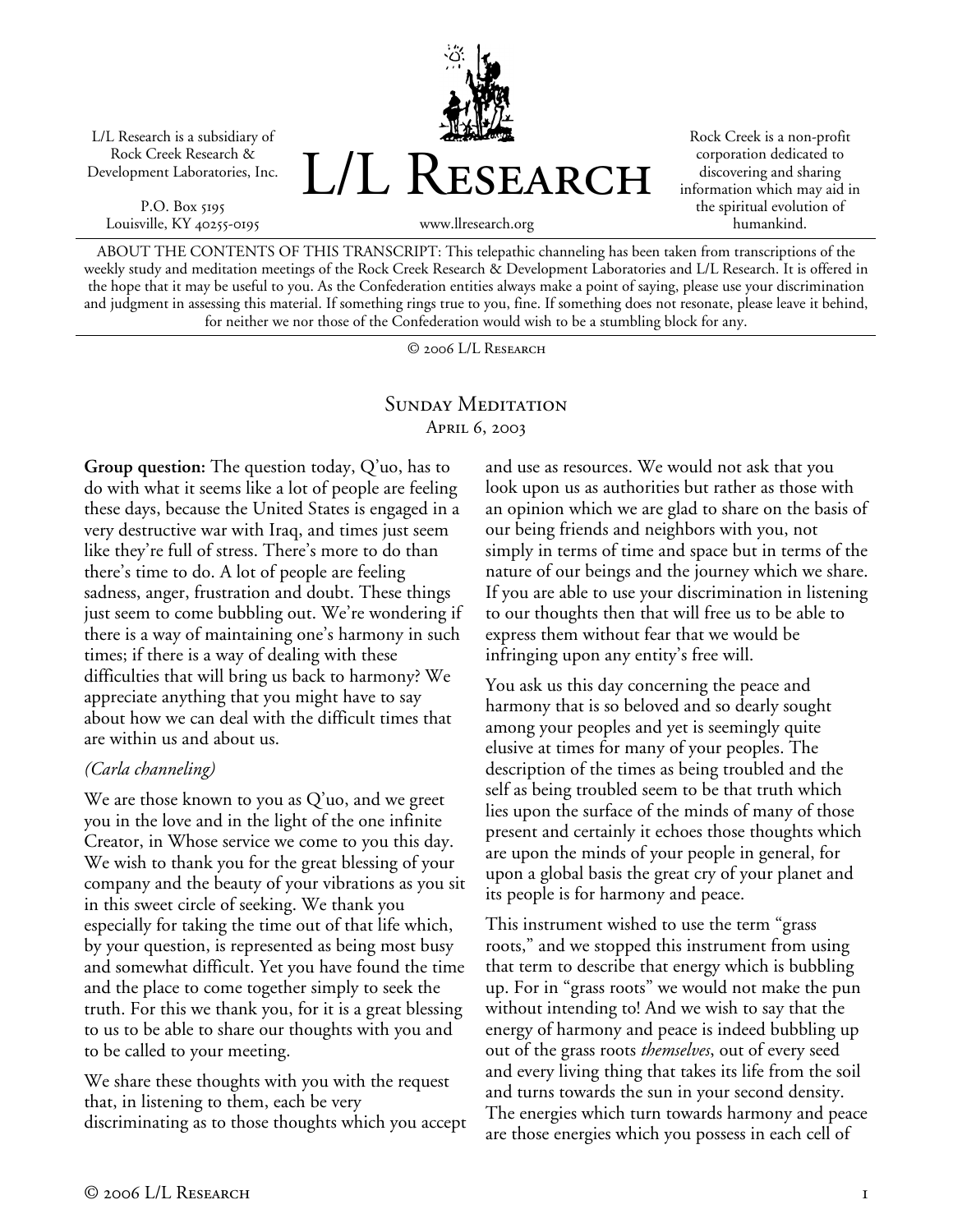your vehicle upon the physical level, and in your finer bodies within the inner levels as well.

There is an instinct within each spark of the Creator's light for the balancing of the energy to a default setting of peace and joy. The impulse and energy which nurtures this into manifestation, however, is the impulse—not towards joy or towards peace—but that instinct that lies in the direction of single-mindedness or, as the one known as V has said, the discipline of the personality. So we would take some time to discuss this concept of the default setting of joy and peace.

It is our bias as we look upon this circle of entities, with their beautiful energy vehicles shimmering, that we see that view which lies the deepest most easily and that portion of you which lies upon the surface least easily, whereas within the physical incarnation such as you now enjoy, unless the vehicle in which you enjoy living has been born blind or there are other perceptual difficulties of a substantial nature, that which comes easiest to your senses and to your observational powers is that which is seen, heard, smelled, tasted and felt. The priorities of your earthly experience, then, focus upon those things about you as an entity which are the least authentic or real. And yet, it is at the level of these inauthentic and illusory structures which this instrument calls "consensus reality" in which you spend your days and your working hours. And we do grasp that there is every temptation and every logical reason for each of you to wander far from the concept of the self as one whose mind is on only one thing and that is the love of the one infinite Creator.

We gaze within this instrument's mind to find description of this paradox and find her experience of long and busy and well-crafted days of toil in which many chores of varying kinds are approached, organized and removed from the list of things to do. This, within this instrument, we find to be the source of almost no stress, and this is remarkable, for among your people there is the tendency, not only to have too much to do, but also to find oneself being concerned about the fact that one has to much to do. This kind of energy then snowballs upon itself and creates an ever greater sensitivity to one's lacks and failures to achieve that which has been expected of one either by the self or by others.

Within this instrument's mind we also find constant efforts towards the re-tuning of the mind and it is in this direction that we would like to go in discussing ways to work with the situation which you now enjoy, which is, basically, a very good environment: observe, analyze, and alter the priorities of thinking which cause your particular mind and attention to focus upon one thing rather than another of the details of those things which are occurring at any particular moment.

At any particular moment an entity may be experiencing a multitude of catalysts. There are catalysts that come to the ears, the trains that pass, the telephones that ring. There is catalyst for the eye in the passing view and catalyst for all the senses in that which is occurring. There is catalyst for the mind in those thoughts which are sparked by the sense impressions of the moment. And there are those thoughts involved with the reactions to the original thoughts that have been thought by the self. In all of this arrangement, there has been no thought described which has not been caused by the outer environment impressing itself upon the being. The one known as C was expressing her desire to move beyond the thoughts of that level, to move into those thoughts which are authentic, original and her own thoughts, moving from the inside out and not from the outside in, so that there is a feeling of being, shall we say, as the flower that blooms to meet the wind, rather than as the scrap of tattered rag which the wind blows any way that it wishes to, for there is no root in the tatter but only material that has been beaten and torn.

Each of you feels at times as a tattered rag, as a thing for the wind to make sport of and play with and indeed it often feels as if the wind of spirit has picked you up and put you down someplace where you would rather not have been placed.

To the mind that is focused upon the love of the one infinite Creator, the view of all that comes through the senses, the thoughts concerning those sense impressions, and the thoughts judging those thoughts about sense impressions are all seen as the bits of froth upon the surface of the waters of life that they are. If the single thought that the mind is stayed upon is the love of the infinite One, then the being within has the opportunity to choose to maintain that focus, not only in those moments of silence but also in moments in the noise of culture, of warfare, of crowded conditions, of distressing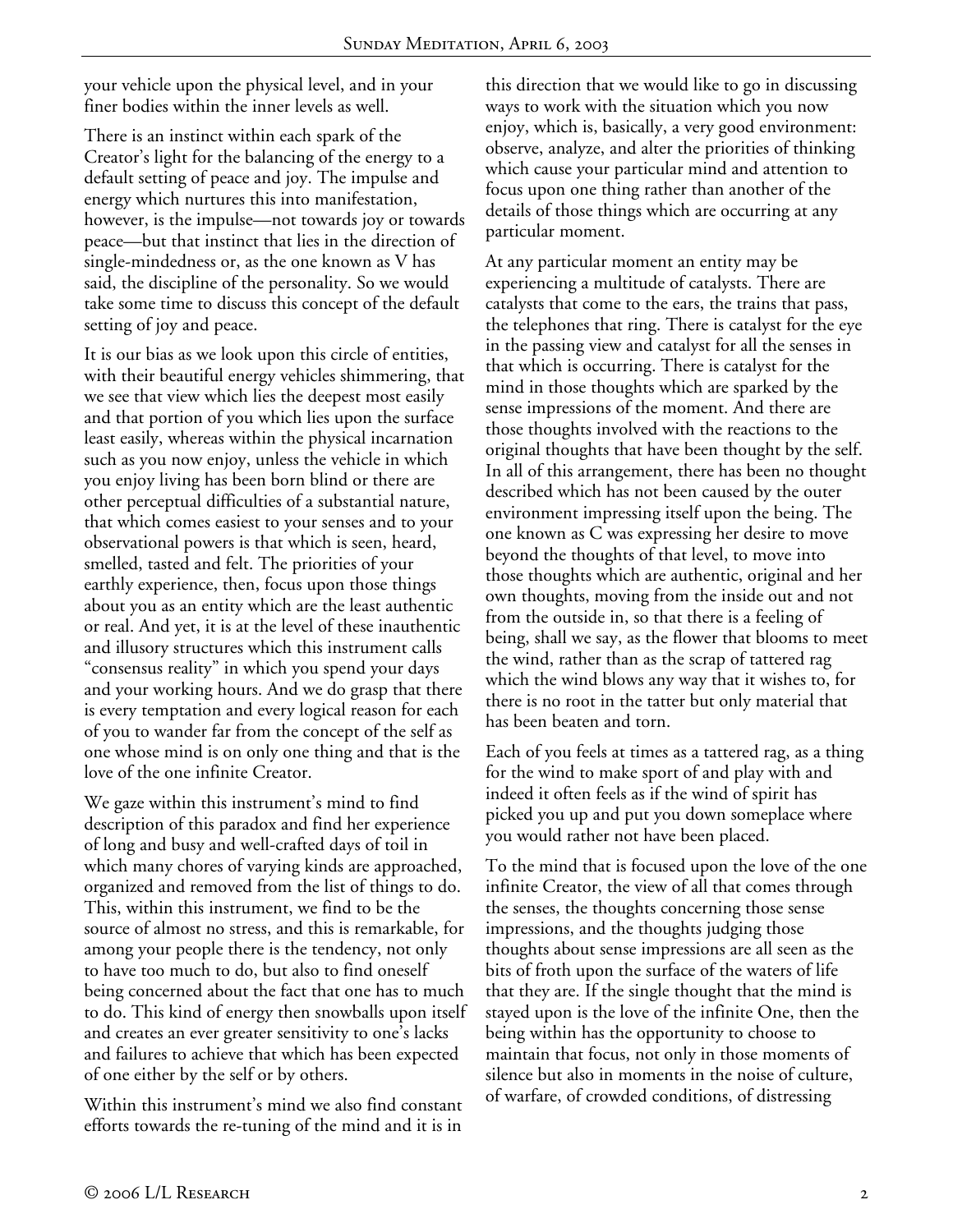amounts of inequality in a world which yearns and hungers and demands absolute equality.

In your prophetic literature, in your myths and in your sagas, there is much concern for transformational times. Within ancient Roman literature there is Ovid gazing at the metamorphoses of nature and of humankind. Dry-as-dust historians have gazed at the rise and fall of empires. The energies of spiritual leaders such as Jesus the Christ have focused upon the transformation of that which is material into that which is spiritual. And this instrument has followed a long line of studies of various religions and mythologies and philosophical systems in which this matter of how one helps oneself to transform from the lesser into the more noble aspect of self. The stuff of transformation is the stuff of waking from a sleep.

Fortunately, we have that very humble and accessible example of the kind of change that you all face at this time. It is a time of transformation, perhaps most importantly for your planet. The very Earth which has bred you and nurtured you is itself now being born, and this effort and labor go well. Yet there is difficulty. The difficulty is critical in that if the delivery continues to go poorly there will need to be the equivalent of the Cesarean, the removing of portions of the skin of the Earth that the new configuration of the energy-body of the Earth may have room to be born in its appropriate shape and arrangement of energy nexi. It is more for the planet than for the people that many of you have chosen to be in incarnation upon the planet at this time. It was your hope that you would be able, by awakening within the dream of physical life, to become a magical person, a person able to act as a crystal entity, receiving energy, transmuting energy, and sending energy out into the fourth-density web of planet Earth.

That which distracts is always a detail, that which calls you back to remembrance is always discipline. Very seldom does nature so configure experience that it is impossible to miss the spiritual signals. Most usually the hints and clues of spirituality are so configured as to be completely able to be missed, able to be glanced over, able to be prioritized below the threshold of awareness, [displaced] by the affairs and details and chores of the day. Each is aware of the spiritual figures who have indicated through history that, when they are busy, then is the time to

rise earlier so that they may pray longer, for it is in the praying that the work gets done rather then in those long daylight hours of toil. This is a great key for those who have ears to hear. We are not suggesting that entities must get up early and meditate before they begin the day in order to prepare, but we are suggesting that the mind of an entity is that which is in a state of extreme vulnerability to the mental conditioning. The power of suggestion is great. Each entity has seen many examples of such suggestion, the most common perhaps being that when one entity yawns, those about that entity will quite often catch the yawn and find themselves expressing similarly.

So it is too with the mass media, the television and the newspapers, those agents of consciousness of which J was speaking, that tend toward creating cookies of the right shape out of the dough of entities' thoughts so that entities' opinions upon certain subjects bear a remarkable similarity. They have been listening to one source and in that source lies a structure which seems to explain or justify actions. And [yet] in the details of these actions there is no end to the shades of gray, the ethical questions, the causes for sorrow or anger or concern of one kind or another.

The simplicity of the solution is funny. For the solution to the awareness of trouble is in the turning of the consciousness to the love of the infinite Creator. We do not intend this as a greatly abstract concept. We intend this in another way and we would ask you to open yourselves to the concept that you *are* the peace and harmony that you seek, for you are a spark of the one great original Thought of the infinite Creator. Say that the Creator, in its infinity, in its impossibility of being described, is a vibration. You have that original vibration, which is unconditional love, as the basis of every cell of your being. Without that Thought of love has nothing been made that is made. It is not something you possess, it is your very nature, it goes far deeper than the marrow of your bones, it is far closer to you than your breathing. It is far more real then the impressions of sense. For it is that impulse and spark without which you could not take thought, take breath, or enjoy existence or consciousness. This nature of the principle of Deity is the heart of you, is the truth of you. You are as the stone within which the perfect sculpture hides. Each detail, each chore, each duty, each disturbance, each warfare chips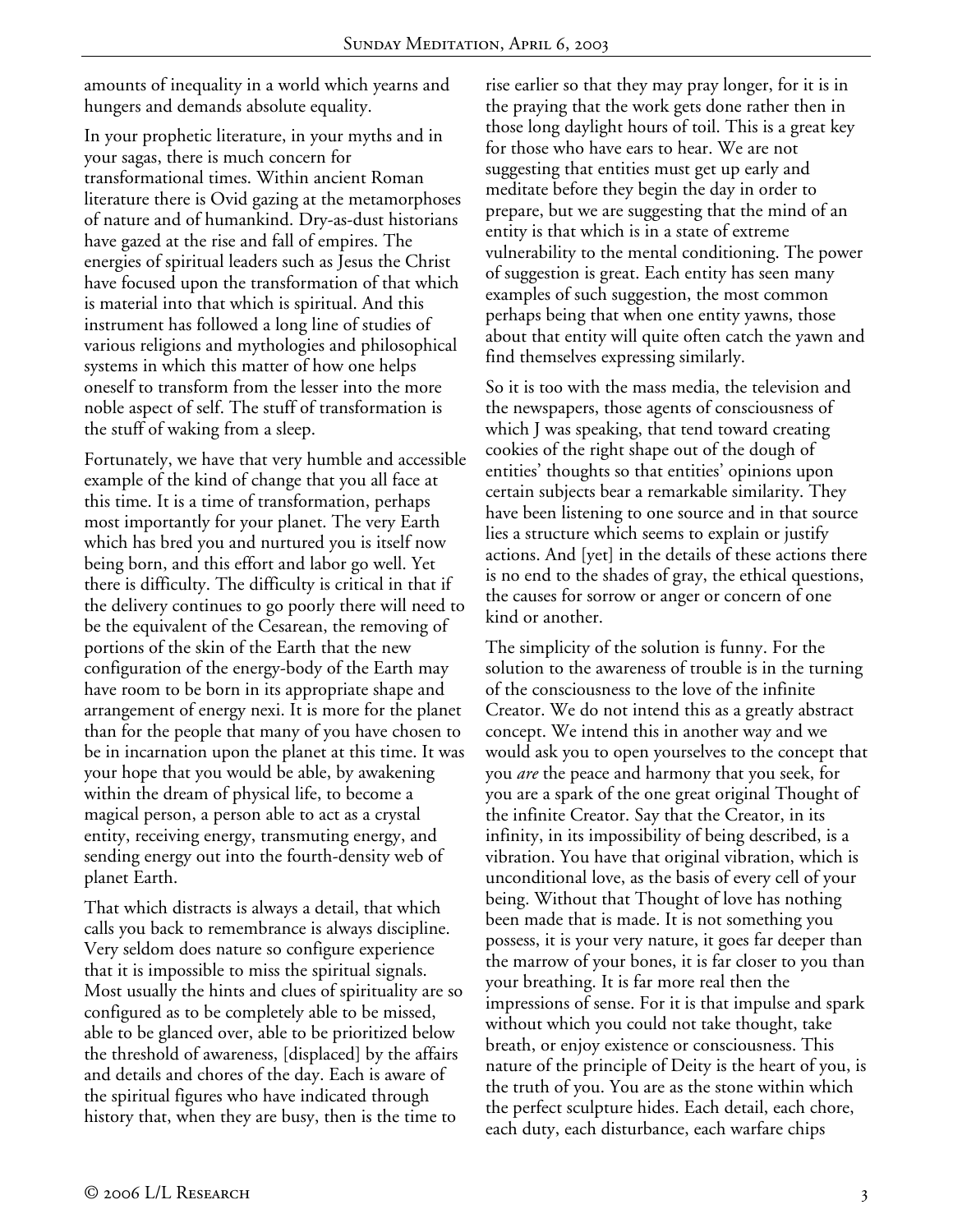away, pounds away, hammers away, rattles away, and aggravates away bits and pieces of detritus, of those things that are not you, gradually beginning to shape that faceted gem that lies within the details of a busy, earthly existence. How blunt are the instruments of catalyst! And yet how effective.

When one begins to become aware of this process of catalyst and experience, learning and transformation, one begins to be able to pick up some tools to use that are not as blunt as the blunt instruments of outer experience, things learned the hard way. And once again, the key to making use of these finer instruments, of removing and distilling from the self those impurities which one targets and wishes to see fall away, is the will. And each time the will is used to lift the self from that archipelago of small confusions to a place of spiritual attitude and consciousness where these details are seen as details like any other, a burden is lifted off of the attention. It is as though blinders are released from the eyes and for the first time, by asking of yourself this discipline of attention, you may begin to experience the unreasoning feelings of joy and peace of which this instrument was speaking earlier. For it is our opinion that it is this instrument's long years of attempting to be disciplined about returning the mind to the silence from the details that has gradually enabled this instrument to find a measure of peace that does indeed pass understanding.

The Creator within you, the Truth of yourself, is happy to live your life. You have sufficient spiritual impulses within you to move through your incarnations in a state of true peace and undiluted joy. Yet it is something for which permission must be given from the self to the self. One must give oneself permission to be content and happy and blessed, for these are not things which are in the training which your culture offers its people. It is not taught among your peoples that happiness is a natural state, but rather that struggling and competition are the natural state. And each is aware of many ways in which the culture itself offers these lessons to those who are growing and in need of instruction. Always it is the spiritual sense alone that is able to release the conflicts, the struggles, those things which are the truth of the illusion, in order to turn once again to the stunning mystery of oneness, to the love that is all that you see, to the light that has created all that is, without blinking at those things which seem good and which seem evil.

The life that is lived is a work of great subtlety. There is an unlimited potential for transformation within the physical illusion and the limits are released one by one by that entity who is willing to ask of the self, "Yes, but who am I beneath that detail; yes, but who am I beneath that action? Who am I, whose am I, why am I here?" When faced with disharmony it may be a resource for you to think to yourself this thought: "Who am I? In terms of that situation that is 'out there,' what's the situation with me? If I am a creature of love, then what am I doing in this situation?" To look at the situation and to react as you see it from the outside in is often less than helpful. To gaze at a situation from the inside out is to find the love within that particular structure and then to be the defender, the protector, and the expresser if need be, of that love. Whatever it is that you gaze upon, whoever is reaching out to you that asks for a reaction from you, attempt if you can to leave that situation, that relationship, that moment in a little better order than you found it, with a little more love, a little more understanding, a little more of the Creator's freedom in the atmosphere.

In almost any situation it is easy to lose the tuning of mind which is that tuning of yourself that holds remembrance that the "I" of you is an "I" that is far more than the personality shell and that self which lives the surface life. Who is truly living your life? Infinite Consciousness would like to live your life. It is a matter of getting out of Its way.

Those who remain silent may be those who have the most wisdom. Those voices that speak the loudest in your society may well be those voices which offer the deepest confusion. Consequently we encourage your appetite for the silence. We encourage plunging into that muscular silence that is the speech of the one infinite Creator and going as deep as you can for as long as you can whenever you can. If you only have thirty seconds or two minutes, or five, you may visit the gateway to intelligent infinity. Take the time, whenever you can, to release your energy body from its very strictures to refresh it, open it up. And when you find yourself in the open heart, we greatly encourage your sitting there for awhile with that one great original Thought that is love itself. Rest in the love that lies within the heart and know that it is the truth of you, it is your deepest self. And then go forward in your armor of light, knowing that those things which are of earthly origin will express as they must and that all things that live shall die and all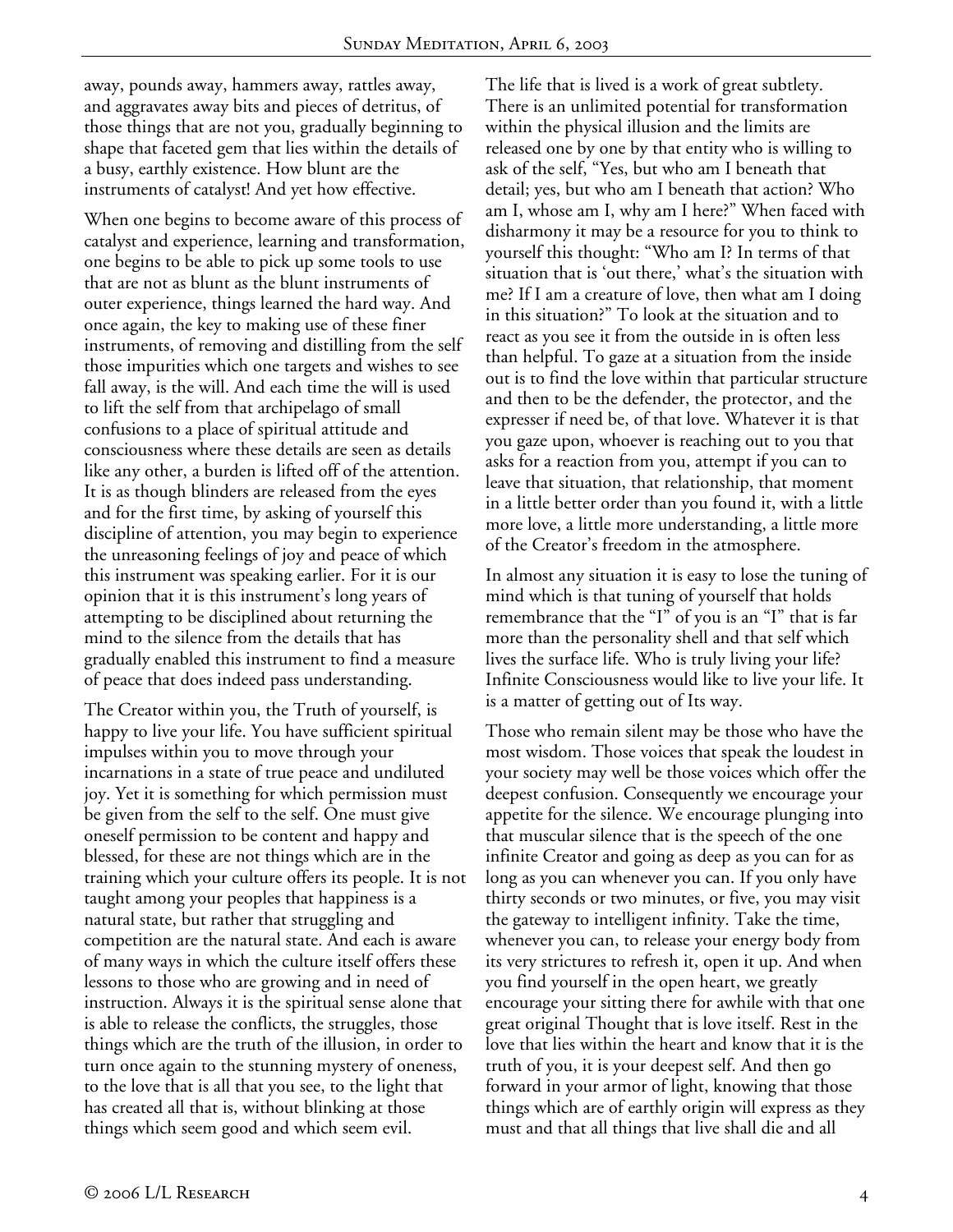that passes from illusion shall once again come into being. Rest in those cycles that lie beyond sense. Rest in that mystery that lies beyond mind. Rest in the feeling that you have …

#### *(Side one of tape ends.)*

## *(Carla channeling)*

In order for personal learning to occur and in order for you to do your service we are always happy to join you in your meditation in order to deepen that state of meditation that you may enjoy. And there are many entities in the unseen worlds which are alert to those who seek in various directions. Consequently, it is a matter of knowing that which you are and that which you believe and then asking for help from those structures within which you feel comfortable asking. This instrument would call the help angelic. Others would describe various entities of various levels of the inner planes by various technically more accurate names. Our point is simply that there is tremendous energetic help for those who have become clear as to what it is they seek, who it is that they are, and why it is that they have chosen life at this time.

Move into a feeling of as full an awareness of the self as can be had. Ask for the help that is there. And then find that courage which releases the self, in a state of complete vulnerability, to face the next moment without preconception.

We are informed by this instrument that our time with her is up and consequently, and with good grace and humor, we gladly leave this instrument and transfer this contact to the one known as Jim, that any questions remaining upon the minds of those present may be addressed. We leave this instrument in love and in light with thanks. We are those of Q'uo.

# *(Jim channeling)*

I am Q'uo. We greet each again in love and in light through this instrument. It is our privilege at this time to ask if there may be any further queries remaining upon the minds of those present to which we may speak.

**T:** Yes. I have a question that continues right off of what the entire channel was about. I've never believed too much in entities from outside of myself influencing me, but I'm coming to believe that, in the last year or so, that due to whatever reason, I'm

drawing more attention to myself. Could this just be the general upheaval which everyone is experiencing? I don't know how far you can comment without going beyond the Law of Confusion, but please comment as to whether I am being specifically targeted or is this just a general thing that everyone's having to deal with at this time?

I am Q'uo, and am aware of your query, my brother. As we look upon the experience which you describe we see that that experience is one which is common to many people at this time. For there is within many such as yourself the great desire to be of service in a situation which does not allow the service in the manner which you desire to give. Thus, you feel a great deal of powerlessness. This powerlessness is full of desire to serve which has been blunted. This causes there to be a blockage of energy, shall we say, within your system of energy centers. There is a kind of fracture of the crystal that may be observed in such a situation where the energy applied by those of negative polarity to those who wish to aid but are blocked in their aid causes the fracture, a catalyst, to become apparent and to vibrate in an overactive manner and then to express as you have described. There is the need, shall we say, to examine the fracture, the catalyst, that triggers the difficulty within the meditative state. It might be well done to feel these feelings and to examine their origin. When one is more aware of the composition of the self, of the means by which energy moves through the body/mind/spirit complex, then one is less liable to suffer the intensification of difficulties that one has freely chosen. It may be well to find a positivelyoriented project where one can construct a symbolic mending of the fracture within one's energy centers. For example, there may be various small projects or items about one's dwelling place that need repair, that need cleansing, that need attention. This can be a symbolic expression of energy that then is felt within and allows healing to occur within, therefore repairing the fracture.

Is there another query, my brother?

**T:** No, thank you very much.

I am Q'uo. We thank you very much. Is there another query at this time?

**S:** I have what I wouldn't say is really a question but more of a statement. I notice as I go through life with family and friends around me, that sometimes I take [them] for granted, and don't always show my